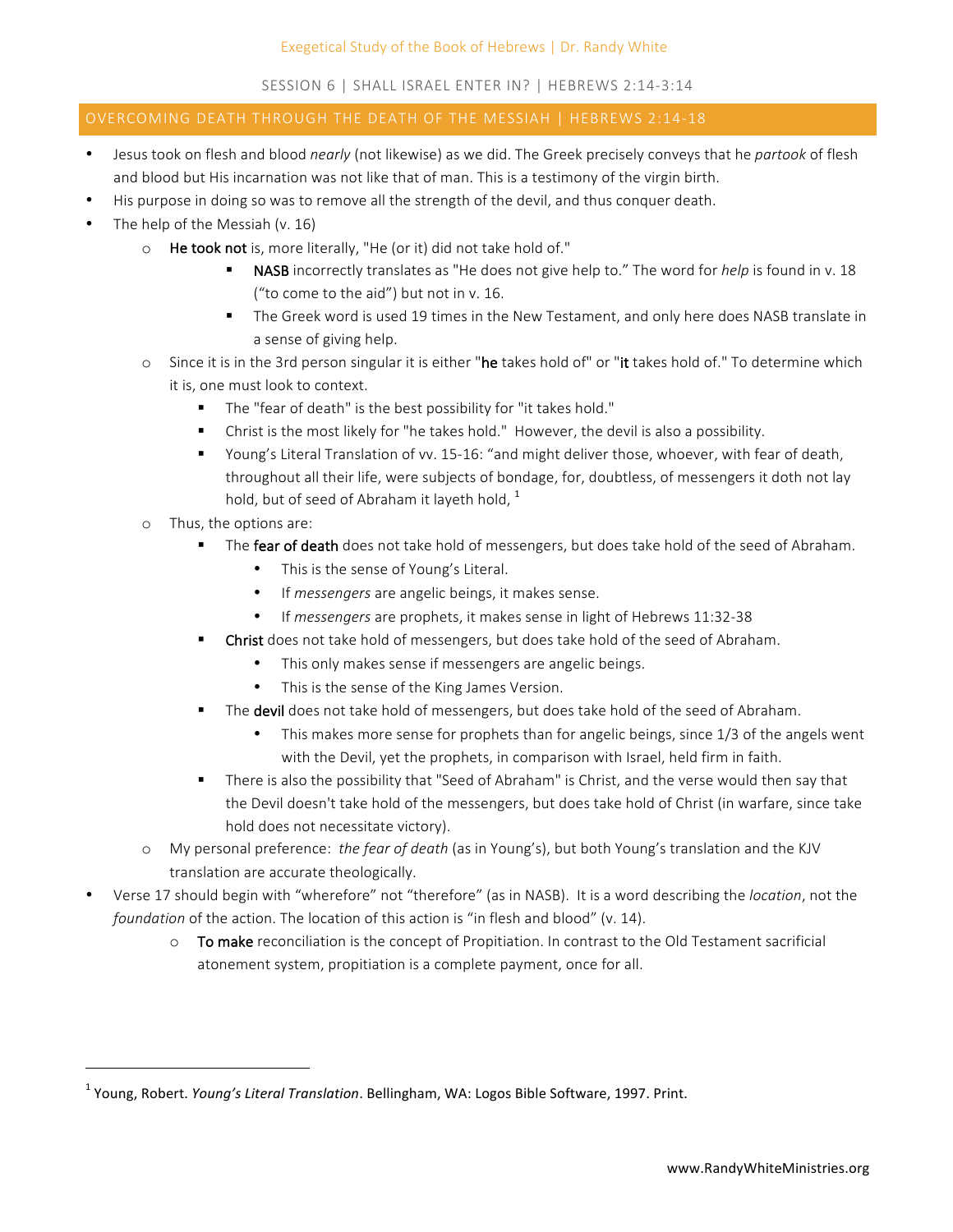Verse 18: In the flesh, the Lord was "tested" in that which He suffered. He therefore is able to come to the aid of others who are tested / tempted.

# THE PROPER STUDY OF JESUS | HEBREWS 3:1-6A

- The holy brethren are Jewish believers. These believers are "partakers," literally "sharers" or "companions" (as in Heb 1:9).
	- o I maintain that *hagios* is always used in the New Testament as reference to the Jewish believers of the Messiah.
	- $\circ$  In this case, they are Christians (Hebrews being written after the revelation of the mystery and the proclamation of Paul's Gospel) but they also have the distinction of living in national Israel and being of the stock of Abraham, thus they have a part in both the calling of the church and the calling of Israel.
- Of this calling, note that
	- o It is irrevocable (Rom 11:29)
	- $\circ$  It is to be contemplated (1 Cor 1:26)
	- o It is to Jew and Gentile (1 Cor 7:18-20)
	- $\circ$  It demands a pure life (Eph 4:1, 2 Thes 1:11)
	- o It has rewards (Phil 3:14)
	- $\circ$  The call was to be diligently guarded ( 2 Pet 1:10)
- The job of these *holy brethren* is to *consider Jesus*. (v. 1)
	- o The word *katanoeo* is on the root *neos* (to think), with the prefix *kata*. This prefix means "take the following word to its ultimate degree."
	- o If one is going to have a Biblical understanding of Jesus, it is going to take thinking, studying, and reasoning. The Jesus of your feelings is likely a false Jesus.
	- o The KJV uses the term "Christ Jesus," and emphasis on the Messianic role of Jesus.
- Jesus had a two-fold role in the profession of the Jewish saints: the One Sent (apostle) and the High Priest.
	- $\circ$  Moses will be presented as the type of Christ (v. 2), yet a type which was broken because Moses insisted on Aaron's help. However, Aaron was never considered "High Priest" until after the deliverance of the Hebrew nation. Even so, Christ was not called our High Priest until after He had become the propitiation of our sins.
	- o The High Priestly role in the Hebrew Scriptures was one of maintaining fellowship between God and people, not enabling fellowship. The Priesthood did not come about until after the Passover and the Covenant sacrifices had been given. In the same way, Christ became propitiation, and then began a priestly role.
- The illustration of Moses:
	- o The text does not clearly state which house Moses was faithful in. In all God's house (as NASB implies with the capitalization) or in all of Moses' own house (as is possible with KJV)?
		- If faithful in his own house, is this the House of Israel or the family of Moses?
			- Was Moses faithful to his family in spite of the amazing change of life that came when he moved from Egypt? (Consider the disdain that Aaron and Miriam had toward Moses in Numbers 12:1 for evidence).
			- Was Moses faithful to Israel in spite of her disobedience? (Consider Exodus 32:32).
			- Either picture could be used to display faithfulness.
		- In making comparison with Moses, the writer ensures that the reader cannot construe an equality between Christ and Moses (v. 2).
	- $\circ$  The faithful servant hood of Moses (v 5) was a testimony to something that would only later be spoken, namely, Christ.
		- That is, Moses (in his faithfulness) was a type and Christ the antitype.